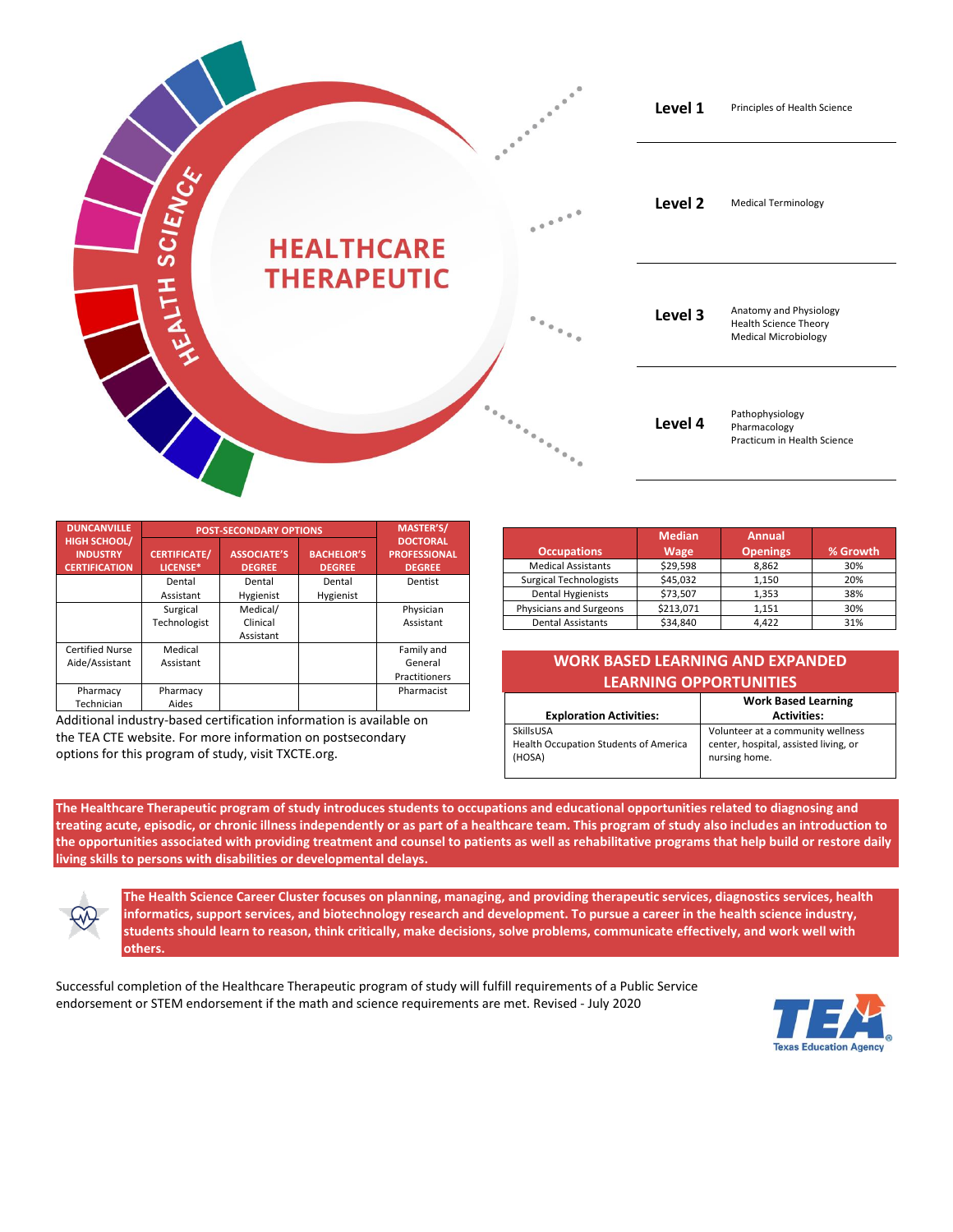## **COURSE INFORMATION**

| <b>COURSE</b><br><b>NAME</b>                   | <b>SERVICE ID</b>                           | <b>PREREQUISITS (PREQ)</b><br><b>COREQUISITES (CREQ)</b> | <b>Grade</b> |
|------------------------------------------------|---------------------------------------------|----------------------------------------------------------|--------------|
| Principles of Health Science                   | 13020200 (1 credit)                         | None                                                     | $9 - 10$     |
| <b>Principles of Therapeutic</b><br>Healthcare | N1302110 (1 credit)                         | None                                                     | $9 - 10$     |
| Introduction to Pharmacy<br>Science            | N1302103 (1 credit)                         | None                                                     | $9 - 10$     |
| Introduction to Dental<br>Science              | N1302101 (1 credit)                         | None                                                     | $9 - 11$     |
| <b>Medical Terminology</b>                     | 13020300 (1 credit)                         | None                                                     | $9 - 12$     |
| Dental Anatomy and<br>Physiology               | <b>TBD</b>                                  | <b>TBD</b>                                               | <b>TBD</b>   |
| Pharmacy I                                     | <b>TBD</b>                                  | <b>TBD</b>                                               | <b>TBD</b>   |
| Anatomy and Physiology                         | 13020600 (1 credit)                         | PREQ: Biology and a<br>second science credit             | $10 - 12$    |
| <b>Health Science Theory</b>                   | 13020400 (1 credit)<br>13020410 (2 credits) | PREQ: Biology                                            | $10 - 12$    |
| <b>Medical Microbiology</b>                    | 13020700 (1 credit)                         | PREQ: Biology and<br>Chemistry                           | $10 - 12$    |
| Pharmacy II                                    | <b>TBD</b>                                  | <b>TBD</b>                                               | <b>TBD</b>   |
| <b>Medical Assistant</b>                       | <b>TBD</b>                                  | <b>TBD</b>                                               | <b>TBD</b>   |
| Dental Equipment and<br>Procedures             | <b>TBD</b>                                  | <b>TBD</b>                                               | <b>TBD</b>   |
| Pathophysiology                                | 13020800 (1 credit)                         | PREQ: Biology and<br>Chemistry                           | $11 - 12$    |
| Pharmacology                                   | 13020950 (1 credit)                         | PREQ: Biology and<br>Chemistry                           | $11 - 12$    |